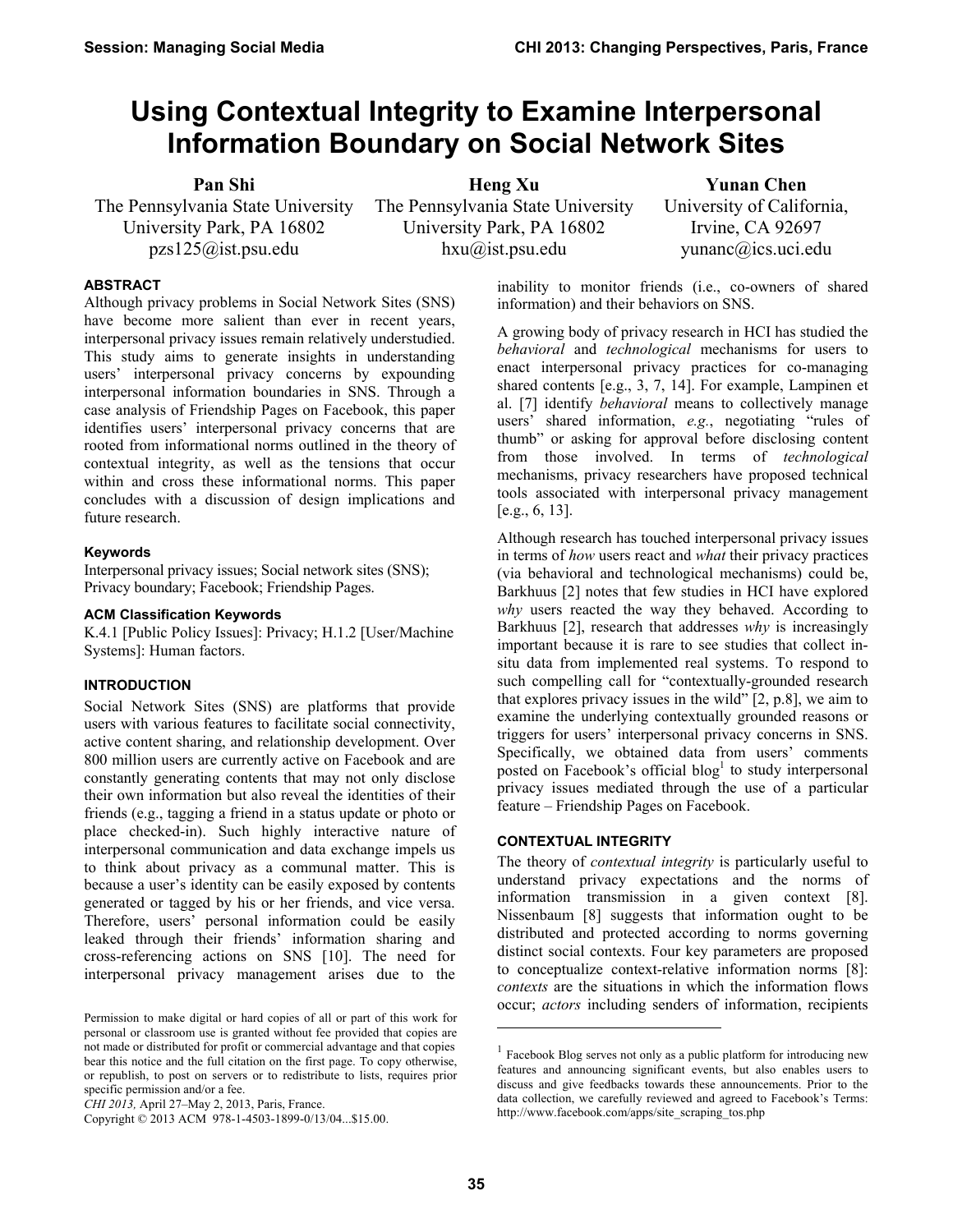of information, and information subject (whom the information is about); *attributes* are defined as the types of information in the information flow; *transmission principles* are the constraints to the information flow from one party to another in a given context.

In this paper, we base our argument on the theory of contextual integrity [8] because it ties the notion of privacy to *"norms of specific contexts, demanding that information gathering and dissemination be appropriate to that context and obey the governing norms of distribution within it*" (p.101). According to Nissenbaum [8], what people really care about when they complain and protest that privacy has been violated is not the act of sharing information itself, but the inappropriate handling of shared information.

#### **RESEARCH CONTEXT AND METHOD**

In Oct 2010, Facebook introduced the Friendship Page, which aggregated two friends' social interactions including their wall posts, common tagged photos, comments they share, things they both like, events they attended together, and mutual friend lists (see Figure 1). We chose this feature as a crucible to study users' interpersonal privacy concerns because we believe that it is a representative artifact which can reveal dynamism inherent in users' interpersonal interactions and information sharing.

We conducted a qualitative analysis of user comments posted on Facebook's official blog in response to its release of Friendship Pages [1]. We believe that analyzing user comments posted on Facebook's blog allowed us to not only get data from real users but also explore the contextually grounded reasons explaining users' interpersonal privacy concerns and reactions mediated through their actual use of Friendship Pages. We downloaded a total of 1463 comments users made on the topic of Friendship Pages between Oct 28th, 2010 to Jan 14th, 2011 [1] using an API provided by Facebook. To ensure the reliability of our findings, two researchers independently reviewed these comments and extracted privacy related comments for in-depth coding. For the initial round of data analysis, an open coding approach was adopted to identify new concepts arisen from the data. We then used an iterative coding process of collapsing our first round of codes into conceptually distinct themes.

# **FINDINGS**

Our results describe users' interpersonal privacy concerns that can be aligned with the key parameters outlined in the theory of contextual integrity. Our findings indicate that violations or changes of *contexts*, *actors*, *attributes* and *transmission principles* in context-relative information norms could result in users' interpersonal privacy concerns.

#### **Contexts**

According to Nissenbaum [8], the parameter of *contexts* in contextual integrity refers to the circumstances in which information flows are situated. In our dataset, it seemed clear that before the introduction of Friendship Pages, the contextual norms of information flows were in place regarding whom users expected to view their interpersonal information.



**Figure 1. Illustration of a Friendship Page on Facebook**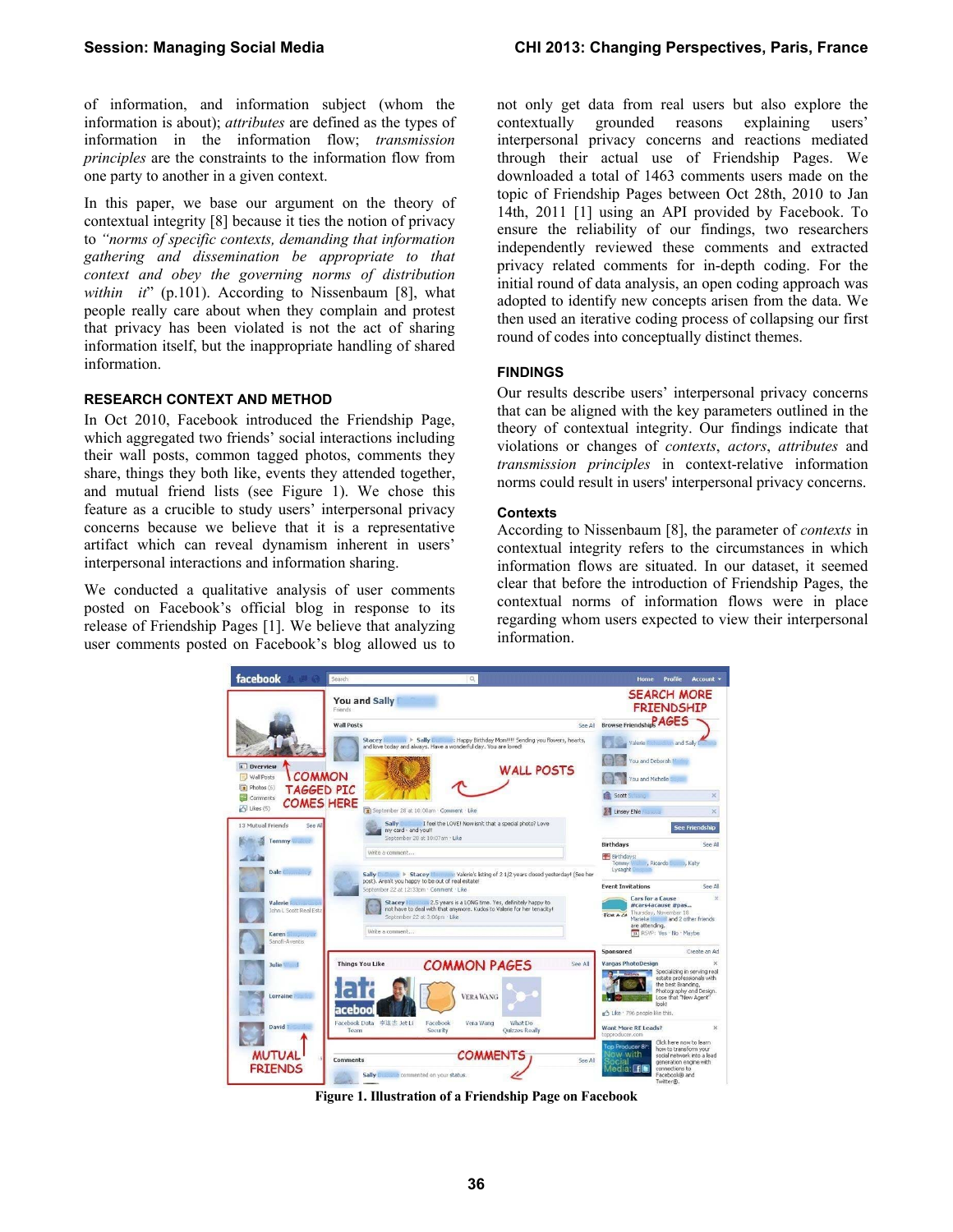This communally understood information boundary was blurred after the introduction of Friendship Pages. For example, users indicated their concerns on potential misperceptions of information flows: "…*the extraction and condensation [of information] can cast the comments and posts in a different light from what I intended*." Further, some users worried about potential negative consequences of using this feature and thus complained: "*Thank you facebook … for the dawning of a new era where a new boyfriend and girlfriend will haunt the 'relationships' of their exes and their new partner's exes*."

These user comments illustrate Nissenbaum's sense that appropriating information from one situation and introducing it in another can be perceived as a privacy violation by users. Such violation of social appropriateness is rooted from the problem which Boyle and Greenberg [4] called *decontexualization* of interpersonal interactions. In the case of Friendship Pages, when examining a short segment of a conversation between two friends, viewers often have to invent contextual information for appropriate interpretation. The inability to obtain the contexts in which conversations and interactions took place could lead to misinterpretation or even wilful distortion of the relationship information displayed on Friendship Pages, which may raise a user's concern about one's own image and privacy pertaining to interactions with others.

# **Transmission Principles**

According to Nissenbaum [8], the violation of transmission principles often happens when new practices entail a change in the process of information transmission, or when shared information travels beyond the desired boundary. In our case of Friendship Pages, users pointed out that this new feature interrupted their expected flow of personal information: "*Suddenly all of my interaction with a specific person is subject to scrutiny by uninvited guests, all on one convenient page*." Although most users were aware of the fact that the visibility of information shown on Friendship Pages would be determined by their own privacy settings, they still expressed their worries about the information aggregation practice employed by Friendship Pages: "*I understand that all of this is visible anyway, but putting it all in one place is too much, especially since you can view two other people, and not just your own relationships...*"

Interestingly, although the Friendship Page did not reveal any new information, its new activity of chronicling the history of social interactions between two friends widely triggered users' privacy concerns. This is because the new practice of combining information could entail changes in the information flow. As Solove notes: "a difference in quantity becomes a difference in quality—it enhances the risk of the harms of disclosure" [12, p.537]. Aggregating interpersonal information on a single and accessible page could result in synergies that can potentially reveal more details about a person and his or her social ties in new and unexpected ways.

#### **Actors and Attributes**

Among all parameters outlined in the theory of contextual integrity, *actors*' roles are among those most influential factors that can directly affect people's perceptions over whether privacy has been violated or properly respected [8]. In the case of launching Friendship Page, making friendship information visible to those who were not involved in that interaction raised users' concerns on unwanted recipients of Friendship Page (i.e., inappropriate actors), which may violate users' privacy expectations. For example, one user commented: "*If it was just a relationship between ME AND MY FRIEND I would be totally stoked. I do not like that I can see relationships between other friends. Nor do I like that they can see relationships between me and other friends all in one place like that. Please fix this.*"

According to Nissenbaum [8], the parameter of *attributes* in contextual integrity circumscribes how different types of information should be revealed or shared in a particular context. It has been found in prior research that individuals hold different sensitivity levels for different types of information [11]. Our results showed that users' comfort levels for having different types of information to be displayed on their Friendship Pages were very different. For example, some users expressed their specific concerns on displaying common events and photos: "*How can I disable this [feature] so people are NOT able to research which events I attended together with another friend or which photos we're jointly tagged in?*"

In addition, our findings suggest that failing to maintain the *temporal boundary* of interpersonal privacy could lead to the breach of context-relative information norms. According to Palen and Dourish [9], temporal boundaries are associated with possible tensions between *actions* on revealed information and *interpretations* of revealed information along the timeline. In the case of Friendship Page, threats to temporal boundaries are due to the persistence of data to which the access can be made in the future. For example, one user complained: "*There is no way of deleting two year old posts on ex's wall. I do not like being reminded of this sh\*\**." Thus, future accessibility to disclosed information creates tension in boundary management of interpersonal privacy by prompting concerns on undesired use and interpretation after the initial disclosure.

# **DISCUSSION AND CONCLUSION**

The case of Friendship Page indicates that violations or changes of *contexts*, *actors, attributes* and *transmission principles* in context-relative information norms could result in users' interpersonal privacy concerns. Besides voicing their explicit concerns on privacy, users directly expressed their emotional reactions by describing the feature as: *creepy*, *scary*, *disgusting*, or *invasive*. Some rational users asked for more privacy enhancing features such as an opt-out option or a turn-off button.